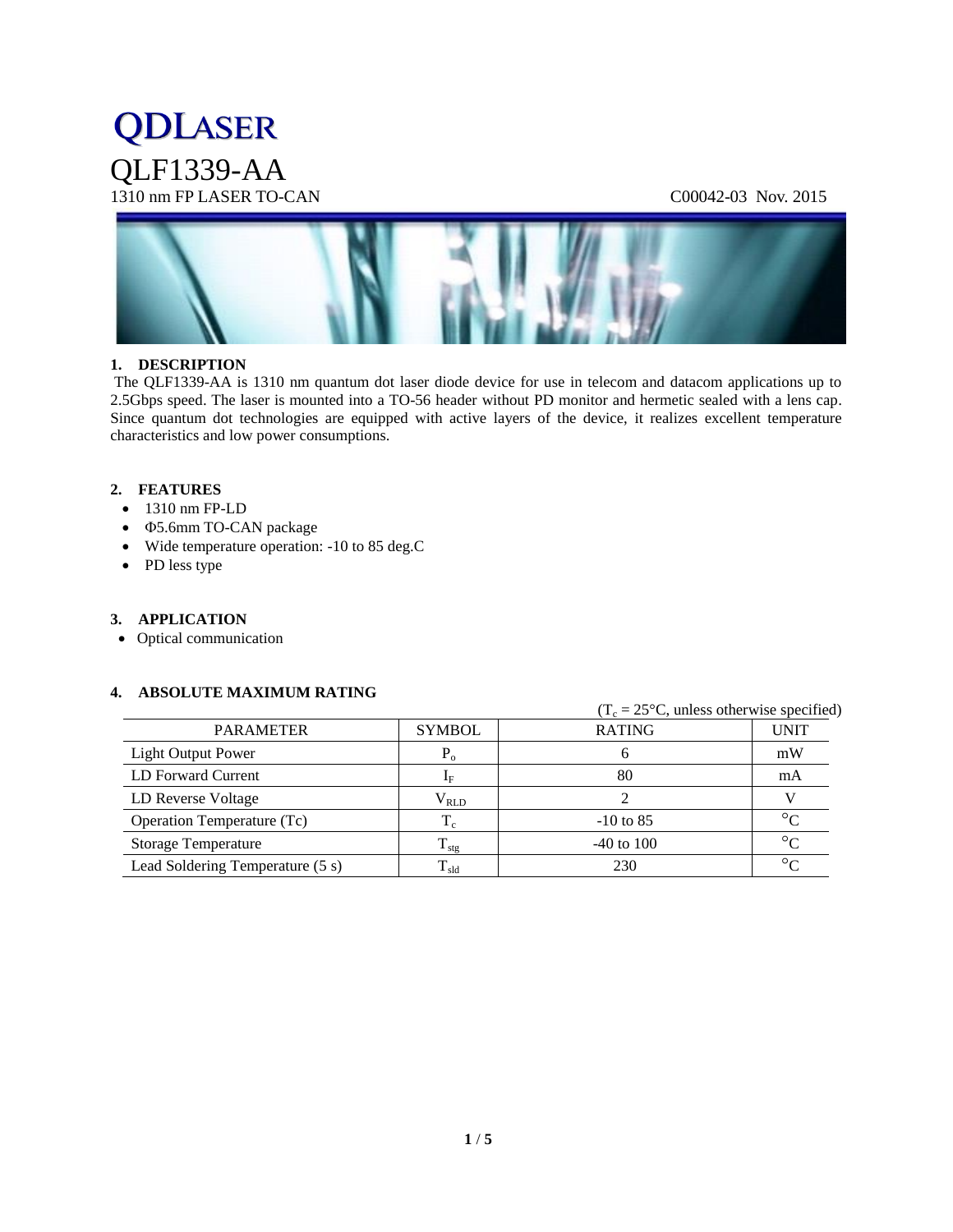# **QDLASER**

QLF1339-AA C00042-03

## **5. OPTICAL AND ELECTRICAL CHARACTERISTICS**

 $(T_c = 25^{\circ}C$ , unless otherwise specified) PARAMETER SYMBOL TEST CONDITION  $T_c$  MIN TYP MAX UNIT Threshold current  $I_{th}$  CW  $-10$ °C 25°C - 8 15 mA 85 $^{\circ}$ C - 12 15 Operation current  $I_{op}$   $I_{op}$  CW,  $P_o = 5$  mW  $-10$ °C 25°C  $-$  28 40 mA 85<sup>°</sup>C - 33 45 Operation voltage  $V_{op}$  CW,  $P_o = 5$  mW -10°C 25°C 85°C - 1.4 1.6 V Slope efficiency  $\eta$  CW -10°C  $25^{\circ}$ C  $0.23$  0.28 -W/A 85°C 0.20 025 -Saturation power |  $P_{sat}$  | CW |  $85^{\circ}$ C | 6 | - | - | mW Center wavelength  $\lambda_c$  CW, P<sub>o</sub>=5 mW  $-10^{\circ}$ C 1275 1289 25°C 1275 1305 1345 nm 85°C | 1335 Spectral width  $\bigcup \lambda$ CW,  $P_0 = 5$  mW RMS(-20dB) -10°C 25°C 85°C - 2.9 2.6 4.0 nm 2.1 Rise and fall time  $T_r$ ,  $T_f$  $I_b = I_{th}$ ,  $P_o = 5$  mW, 10-90% 25°C - 0.05 - nsec Optical power Coupled to fiber  $P_f$  CW,  $P_o = 5$  mW, SI10/125  $25^{\circ}$ C - 0.85 - mW Focal length  $D_f$   $CW$ ,  $P_o = 5$  mW, SI10/125  $25^{\circ}C$  - 6.25 - mm Ray Axis  $\theta_{xy}$  CW, P<sub>o</sub>=5 mW 25°C - 0 - deg. Beam angle  $\theta_z$  CW,  $P_o=5$  mW  $25^{\circ}C$  - 1.1 - deg.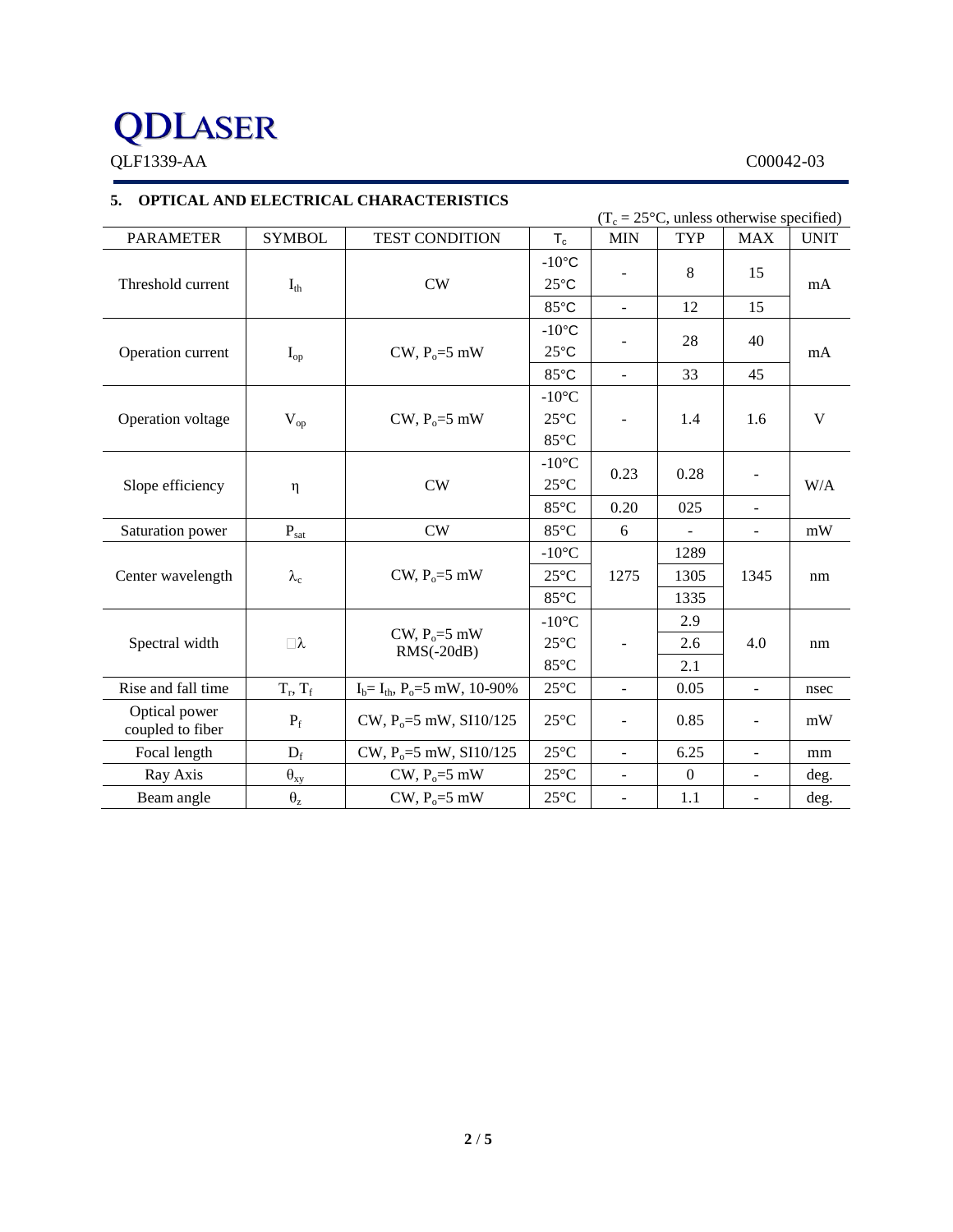



Typical characteristics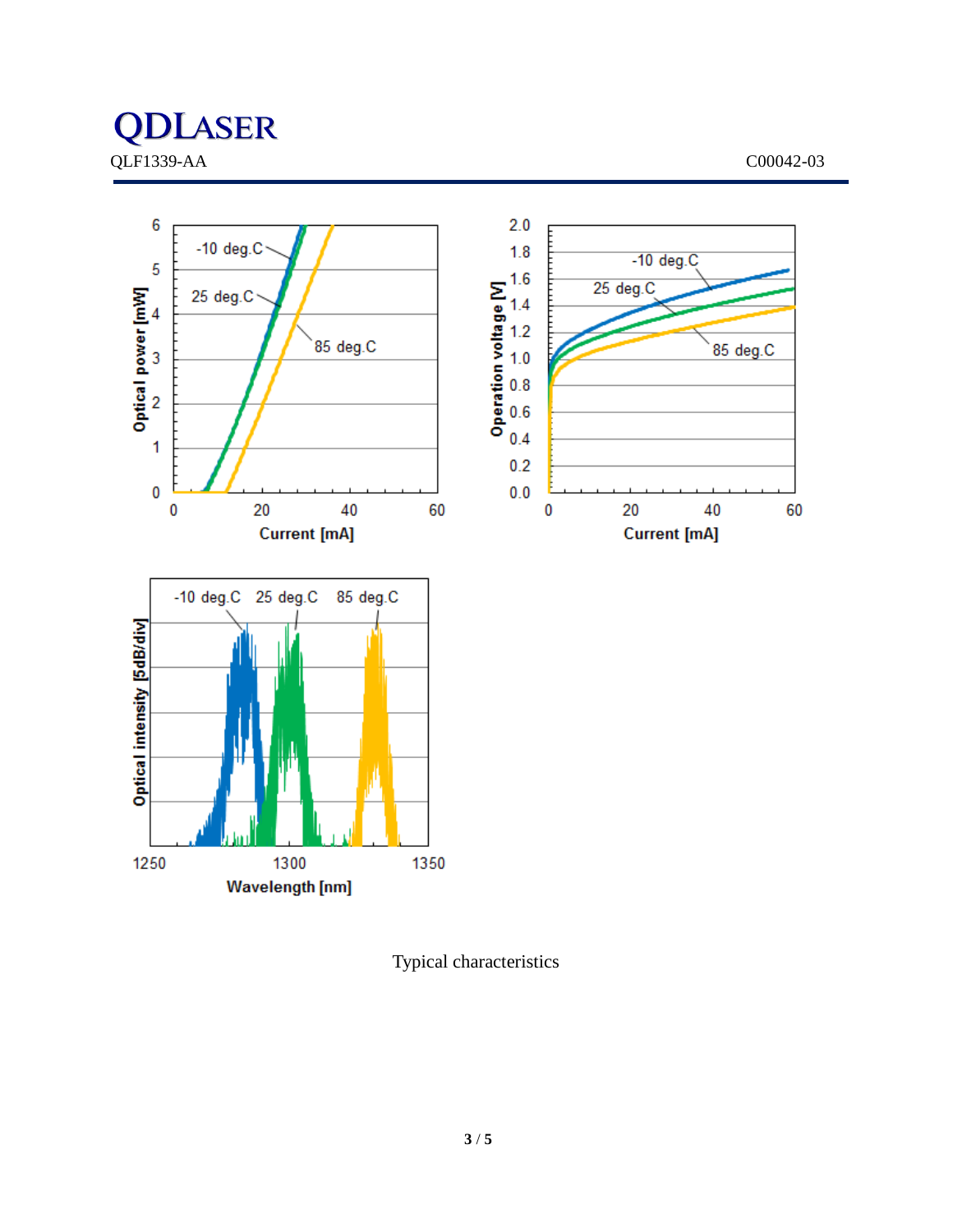### **6. Outline Drawing**